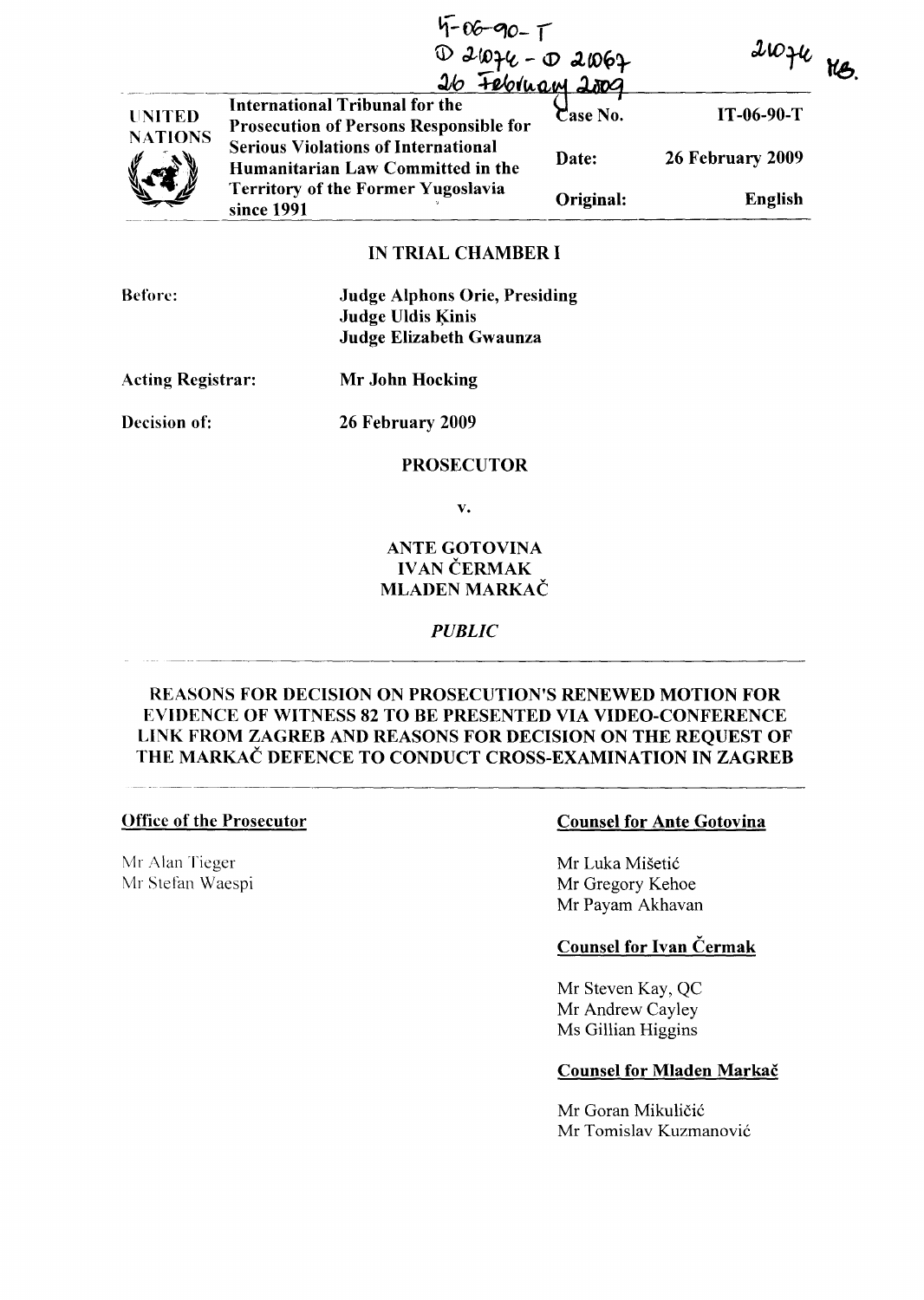## **PROCEDURAL HISTORY**

On 3 February 2009, the Prosecution filed a motion ("Original Motion") requesting  $\mathbb{F}_4$  . that the evidence of Witness 82 ("Witness") be presented via video-conference link, submitting that the Witness's medical condition rendered him unable to travel to The Hague and to testify within the time remaining for the presentation of the Prosecution's case.<sup>1</sup> The Original Motion was supplemented by a medical report dated 8 January 2009 ("First Medical Report") and a declaration from a Prosecution investigator ("Prosecution Investigator") describing his contacts with the Witness.'

2. On 4 February 2009, the Gotovina Defence objected to the Original Motion in Court, submitting that the Witness's condition was not such as to render him unable to travel to The Hague. and that it was within the means of the Victims and Witnesses Unit to accommodate the particular needs of the Witness.' Both the Markac and Cermak Defence joined in these submissions.<sup>4</sup>

3. On 5 February 2009, the Chamber decided to deny the Original Motion and communicated this informally to the parties. On 12 February 2009, the Chamber denied the Original Motion on the record, without prejudice, finding that the information contained in the First Medical Report did not depict the Witness's health situation as serious enough to prevent him from travelling to The Hague.<sup>5</sup>

4. On 13 February 2009, the Prosecution filed a renewed motion ("Renewed Motion") requesting that the evidence of the Witness be presented via video-conference link, accompanied by a new medical report, dated 9 February 2009 ("Second Medical Report"), and a new declaration ("Second Declaration"), dated 13 February 2009, by the same Prosecution Investigator who had submitted the declaration in the Original Motion.<sup>6</sup> On 16 February 2009, all Defence teams objected to the Renewed Motion.'

:" On 17 February 2009, the Chamber granted the Renewed Motion with reasons to follow.<sup>8</sup> The Markac Defence then made a request in Court to be present and conduct its

 $^{\circ}$  T. 15712-15713.

T. 16099-16100.

<sup>&</sup>lt;sup>1</sup> Prosecution's Motion for Evidence to be Presented via Video-Conference Link, Witness 82, 3 February 2009, paras 1-3,6

<sup>.</sup> Original Motion, Confidential Appendices A and B.

 $^{4}$  T. 15713.

 $\rm{^{5}}$ T. 15801-15803.

<sup>{,</sup> Prosecution's Renewed Motion for Evidence to Be Presented via Video-Conference Link, Witness 82, 13 February 2009, para. 3, Confidential Appendices A and B.

 $\mathrm{^{8}T.16175}$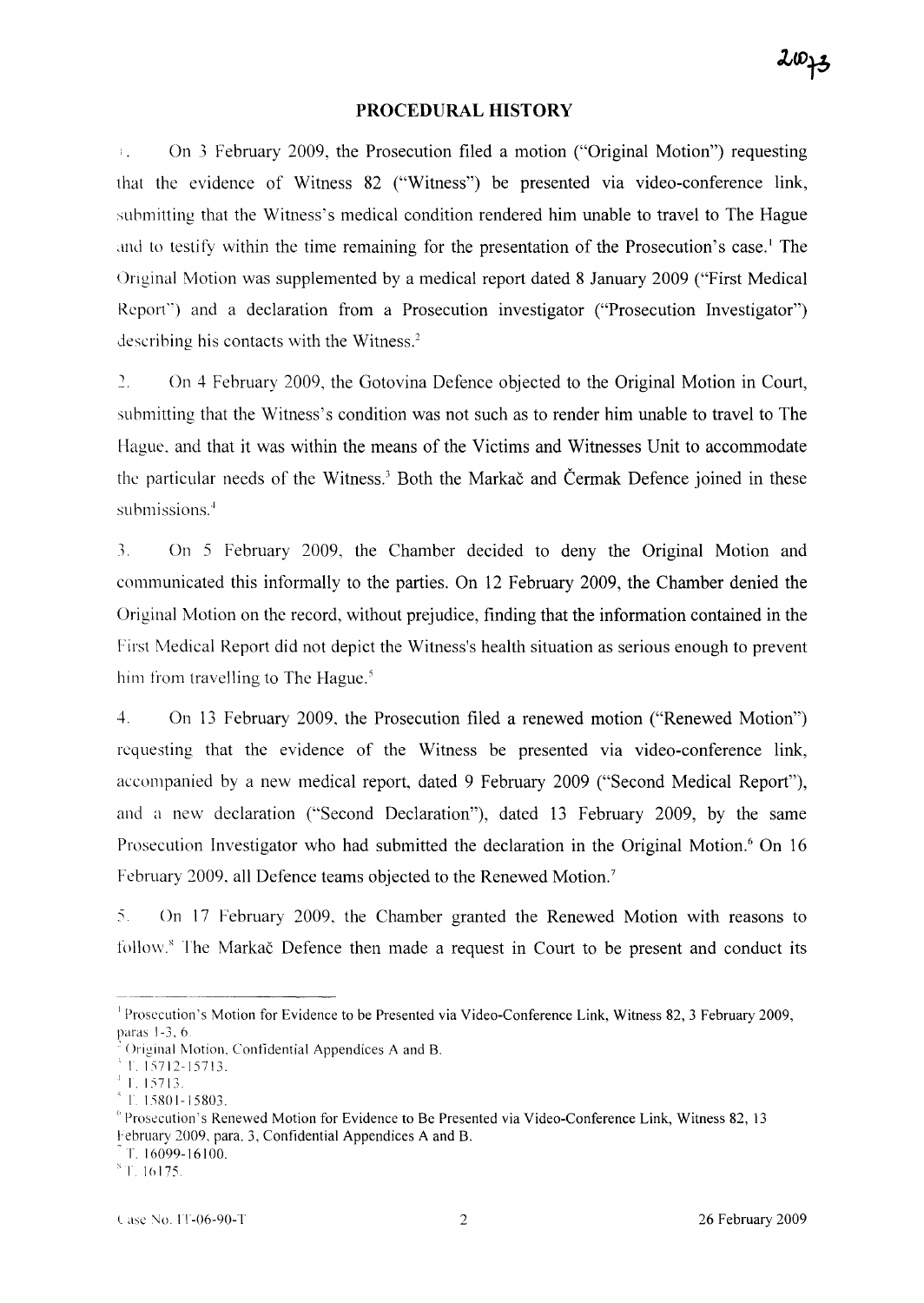cross-examination in Zagreb, at the physical location of the Witness during the videoconference link proceedings ("Request").9 The Prosecution indicated that were the Request to he granted, it would also seek to be physically present at that location. <sup>10</sup>

n. On 19 February 2009, upon invitation of the Chamber, the Markac Defence made a number of submissions ("Submissions") in Court regarding its Request.<sup>11</sup> The Chamber also asked the Prosecution to clarify whether it had any wish, independent of the Request, to be physically present at the location of the Witness during the video-conference link, and enquired of the Gotovina Defence and the Cermak Defence whether they too wished to be physically present at that location." The Prosecution submitted that its wish to be there was contingent on the presence of Counsel for the Markač Defence.<sup>13</sup> Neither the Gotovina Defence nor the Cermak Defence sought to be physically present at the location of the Witness.<sup>14</sup>

7. On 20 February 2009, the Chamber denied the Request with reasons to follow. IS The Decision was delivered in this manner for practical reasons, related to the short time frame within which the Witness was scheduled to testify, and possible travel arrangements to be made or to be cancelled. <sup>16</sup>

#### **SUBMISSIONS OF THE PARTIES**

#### *Renewed Motion*

8. The material submitted by the Prosecution indicated that the Witness had a medical condition requiring surgery.<sup>17</sup> The Second Declaration describes the Prosecution Investigator's further contacts with the Witness and receipt of the Second Medical Report." Specifically, the Prosecution Investigator stated that on 10 February 2009, the Witness had contacted the Tribunal's Zagreb Liaison Office and informed the Prosecution Investigator of his medical condition and that he was expecting to have an urgent operation.<sup>19</sup> On 13 February 2009, the Prosecution Investigator contacted the Witness, who said that he had been advised

- i' T. 16296
- $14$  T. 16301.
- <sup>15</sup> T. 16442.

<sup>&#</sup>x27;T 16179-16180.

 $10$  T. 16180.

 $11$  T. 16295-16302.

<sup>1:</sup> 1 16296. 1630 I.

 $16$  T. 16442.

 $17$  Renewed Motion, para. 2, Confidential Appendices A and B.

<sup>&</sup>lt;sup>18</sup> Second Declaration, paras 4-6.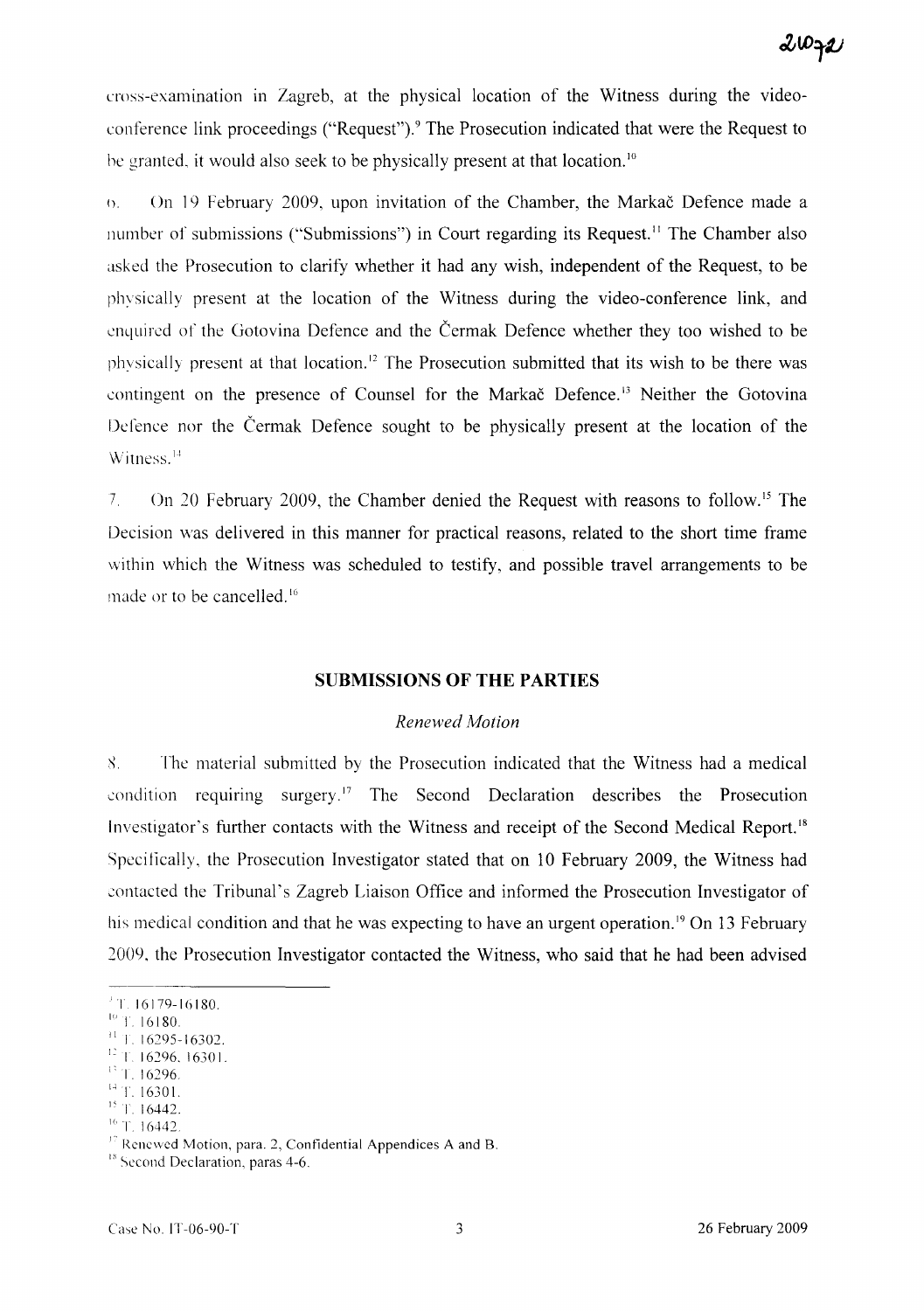that the operation was to go ahead and that the recovery time was dependent on the form of surgery chosen, but that the minimum expected recovery time would be seven to ten days.<sup>20</sup> The Prosecution submitted that this new medical information, the pressing nature of the surgery required, as well as the recovery period, demonstrated that the Witness was unable to travel to The Hague to testify within the time remaining for the presentation of the Prosecution's case.<sup>21</sup> The Prosecution incorporated by reference the arguments in its Original Motion. in particular relating to the imminent end of the Prosecution's case necessitating that the Witness be heard now, the importance of the Witness's evidence to the Prosecution's case, and the absence of prejudice to the Accused.<sup>22</sup>

l) On 16 February 2009, the Gotovina Defence objected to the Renewed Motion in Court, submitting its belief that the Witness was "shopping for a diagnosis" in order to avoid appearing in person before the Tribunal.<sup>23</sup> The Cermak Defence also objected to the Renewed Motion, arguing that there was insufficient information before the Chamber to enable it to make a decision on the Renewed Motion.<sup>24</sup> The Markač Defence also objected to the Renewed Vlotion, on the same grounds as the Čermak Defence.<sup>25</sup>

#### *Request*

10. In its 19 February 2009 Submissions in support of its Request, the Markac Defence asserted:

Your Honour, the only specific reason which I had in mind is that is completely different situation when the Defence is dealing with a very important witness than via the video-link. So my attention was when I ask for it, to be present *in situ* so that I can he close to witness to see his reaction on my question, to see the conversation and the cross-examination between the Defence counsel and the witness in every -- in every way is much more personal when the both of them are in the very same room, in the courtroom. So my intention was to be *in situ* to provide the best cross-examination on behalf of my client, and when I check the rules I see no reason what that couldn't be allowed. So that was my request.<sup>26</sup>

I 1. The Markac Defence also submitted:

Second Declaration, para. 4.

<sup>&</sup>lt;sup>10</sup> Second Declaration, para. 6.

 $<sup>1</sup>$  Renewed Motion, paras 2-3.</sup>

 $2$  Renewed Motion, para. 3, footnote 4; Original Motion, paras 3-5.

r 16099.

 $4$  T. 16100.

<sup>&#</sup>x27;I 16100.

 $\frac{1}{1}$ . 16295-16296.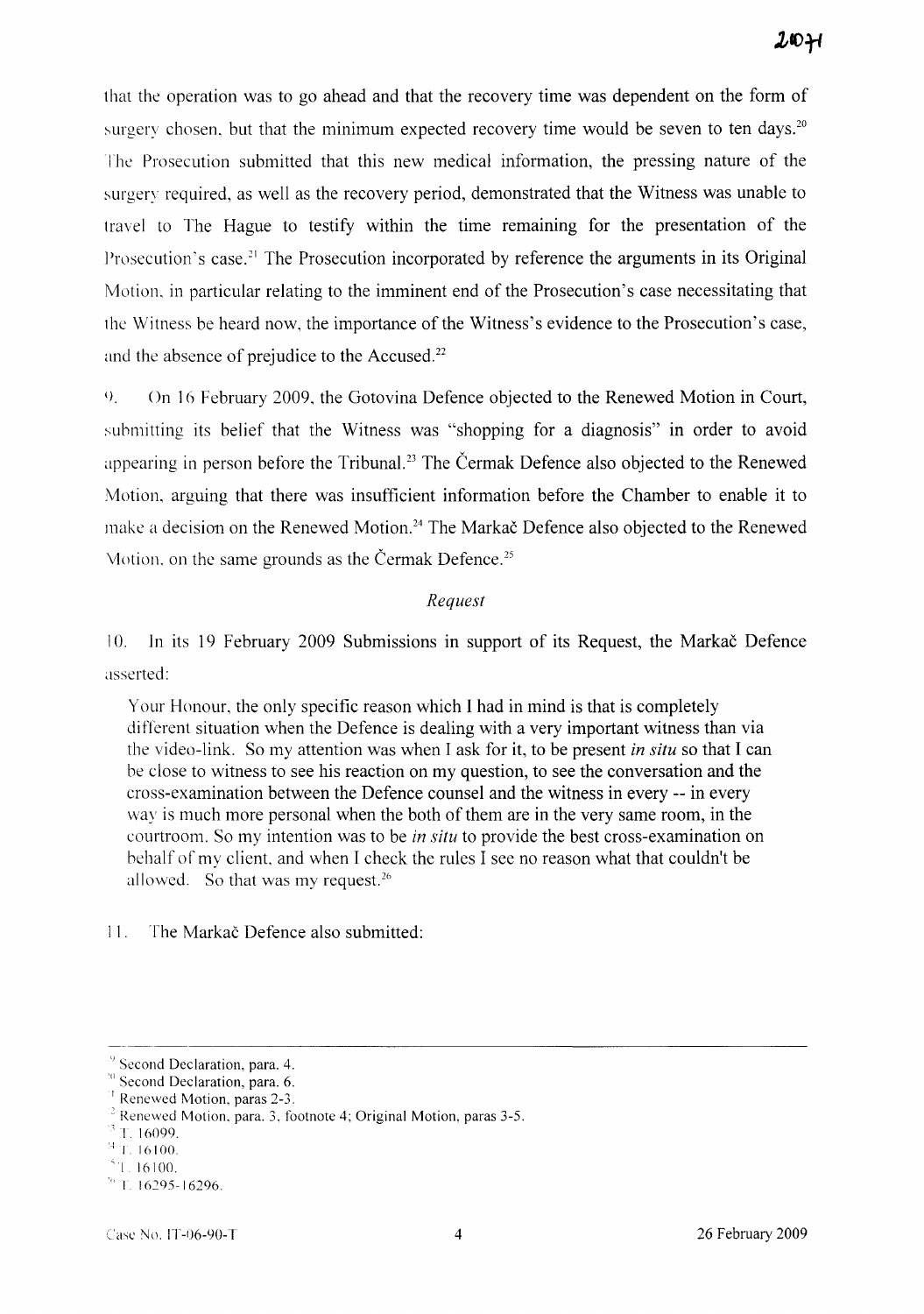This is a very, very important witness for the Markac Defence. So it is my opinion that I. by all means, have to be present in the very same room with that witness to conduct a proper cross-examination, and that is also a wish and a request of my client as well.<sup>27</sup>

12. Upon invitation of the Chamber to substantiate its assertions with respect to the importance of the Witness, the Markac Defence stated as follows:

Maybe just to add, Your Honour, on that topic, I should use a lot of documents in crossexamination of that witness, so the manipulation of the documents is obviously much more convenient *in situ* situation than via the videolink, although that is that very much depends on the technical facilities.<sup>28</sup>

13. The Chamber asked the Markac Defence how it imagined that the camera would be used if there would be two counsel and one witness, and the Defence replied:

I haven't in mind those technicalities, but I mean, just talking at the top of my head, that could be placed two cameras, so one camera could be focussed on examiner, whether it will be a Prosecution colleague on the place, or will be I, or myself.<sup>29</sup>

4. The Markac Defence also submitted that:

[Wjhat is my position, is that the right of accused vice versa the technical possibilities is something that could not be compared. So whatever it is, I think the right of accused is to be prevailed in such circumstances.<sup>30</sup>

 $\pm$  5. When invited by the Chamber to clarify to which right of the accused this referred, the

Markač Defence responded:

Well, I'm exactly aiming at the right of accused to have an undisturbed crossexamination via witness who is, in that case, particularly very important for the Defence. So I think it is quite obvious that there is completely different situation to examine the witness via video-link than to examine the witness sitting in a very same room with him.<sup>31</sup>

# **APPLICABLE LAW**

16. Under Rule <sup>81</sup> *bis* of the Rules of Procedure and Evidence ("Rules"), a Chamber "may order, if consistent with the interests of justice, that proceedings be conducted by way of video-conference link".

17. The criteria underlying the interests of justice are reflected in the jurisprudence of the Tribunal: (a) the witness must be unable, or have good reasons to be unwilling, to come to the

 $1.16296 - 16297.$ 

 $81.16297.$ 

<sup>&#</sup>x27;)1. 16299.

 $\degree$  T. 16299.

 $11.16299 - 16300.$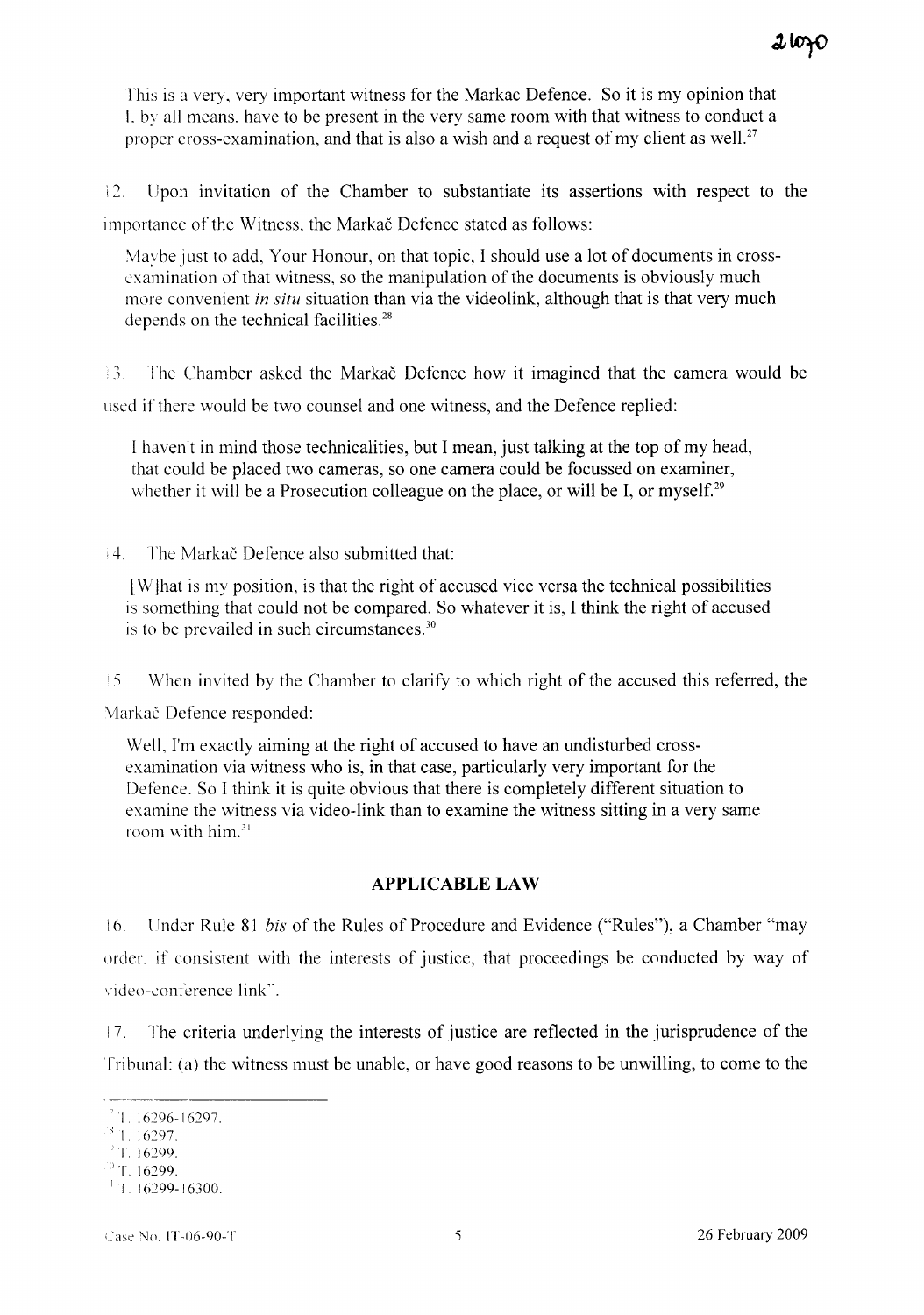Tribunal. (b) the testimony of the witness must be sufficiently important to make it unfair to the requesting party to proceed without it, and (c) the accused must not be prejudiced in the exercise of his or her right to confront the witness.<sup>32</sup>

18. According to jurisprudence of the Tribunal, video conferencing is an extension of the Trial Chamber to the location of the witness that neither denies the accused his or her right to confront the witness, nor causes him or her material prejudice by the physical absence of the witness.<sup>33</sup> Video conferencing therefore respects the right of the accused to cross-examine and directly confront Prosecution witnesses while observing their reactions, and allows the Chamber to assess the credibility and reliability of the testimony in the same manner as for a witness in the courtroom.<sup>34</sup> Testimony by video conference link should be given as much probative value as testimony presented in the courtroom.<sup>35</sup>

!9. The jurisprudence of the Tribunal has also set out a number of guidelines for testimony by video-conference link. These include that, unless the Trial Chamber decides otherwise, the testimony shall be given in the physical presence only of the Presiding Officer and, if necessary, of a member of the Registry technical staff.<sup>36</sup>

::0. Under Rule 90 (F) of the Rules, the Trial Chamber shall exercise control over the mode and order of interrogating witnesses and presenting evidence so as to make the interrogation and presentation effective for the ascertainment of the truth.

## **DISCUSSION**

#### *Renewed Motion*

21. Based on the information provided in the Second Medical Report indicating that the Witness had been diagnosed with a condition requiring pressing surgery, the Chamber was

*Prosccutor* v. *Kvocka et al.,* Case No. IT-98-30/I-A, Decision on Prosecution's Request for Testimony by Video-Conference Link and Protective Measures, 2 July 2004, p. 3; *Delalic et al.,* IT-96-21-T, Decision on the Motion to Allow Witnesses K, L, and M to Give Their Testimony by Means of Video-Link Conference, 28 May 1997, para. 17; *Prosecutor* v. *Haradinaj et al.,* Case No. IT-04-84-T, Decision on Prosecution's Confidential Motion for Testimony to Be Heard via Video-Conference Link, 21 March 2007, para. 3; T. 2690, 6287, 6753, "533,10699,10761,12142,15802,16290.

<sup>&</sup>lt;sup>33</sup> *Prosecutor v. Delalić et al.*, Case No. IT-96-21-T, Decision on the Motion to Allow Witnesses K, L, and M to Give Their Testimony by Means of Video-Link Conference, 28 May 1997, para. 15.

<sup>&</sup>lt;sup>31</sup> *Prosecutor v. Prlić et al.*, Case No. IT-04-74-T, Decision on Prosecution Motion for Remaining Testimony to he Conducted via Video Link, 14 November 2007, pp. 5-6.

<sup>&</sup>quot; Lg *Prosecutor* v. *Lukic and Lukic,* Case No. IT-98-32/1-T, Decision on Prosecution Urgent Motion to Bar Testimony of Proposed Defence Witnesses - and - on Milan Lukić's Motion for Video-Link Testimony, 20 January 2009, p. 4.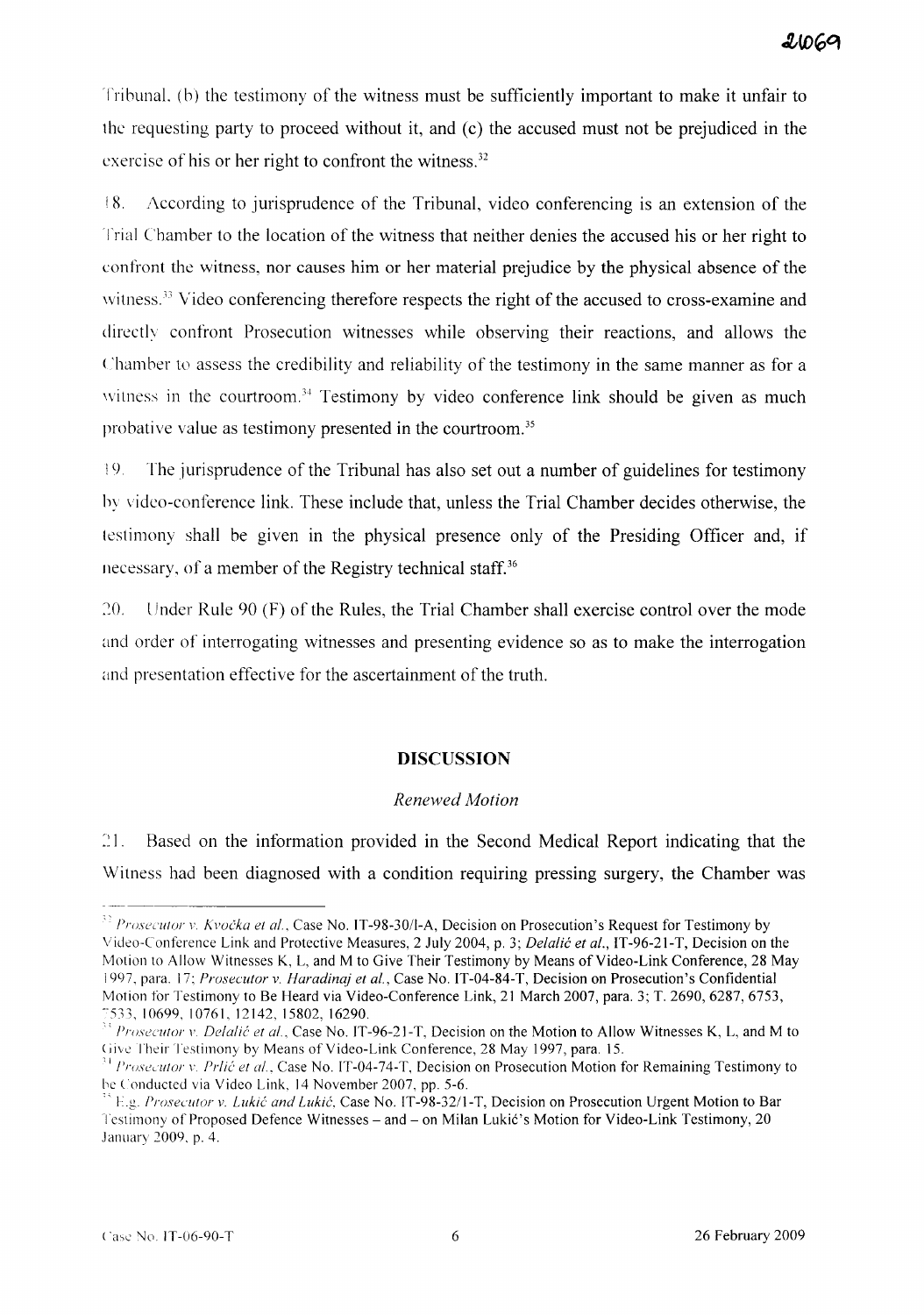satisfied that the Witness was unable to travel to The Hague to testify within the time remaining for the presentation of the Prosecution's case. The Chamber did not find convincing the unsubstantiated speculation in the objections of the Gotovina Defence that the Witness was "shopping for a diagnosis" in order to avoid travelling to The Hague to testify. The Chamber disagreed with the objections of the Cermak and Markac Defence that there was insufficient information before the Chamber to be able to make a decision on the Renewed Motion.

22. Having viewed the transcripts of the audio-recorded interview with the Witness, dated 10 June 1998, his witness statement, dated 28 and 29 September 2004, and the associated exhibits, $37$  the Chamber was satisfied that the testimony of the Witness would be sufficiently important to make it unfair to the Prosecution to proceed without it.

 $23.$ The Defence did not argue, and the Chamber did not find, that receiving the Witness's testimony via video-conference link would prejudice the Accused in the exercise of their right to confront and to cross-examine the witness. This is consistent with the established jurisprudence of the Tribunal.

24. For the foregoing reasons, the Chamber granted the Renewed Motion.

#### *Request*

25. Even assuming that the Witness is important for the Markac Defence, the Chamber did not find that any right of the Accused would be prejudiced by conducting the videoconference link proceedings for the Witness in the physical presence only of the Presiding Officer and, if necessary, of a member of the Registry technical staff. Nor did the Chamber find in the Submissions any other reason to use its discretion to allow for the presence of further persons at the location of the Witness, in particular since the Defence would not suffer material prejudice by the physical absence of the witness. Under the jurisprudence of this Tribunal, testimony, including cross-examination, by video-conference link is an acceptable alternative to testimony in the physical presence of the parties and the bench, and by no means a completely different situation as asserted by the Markac Defence.

26. Consequently, the Chamber weighed its obligations under Rule 90 (F) of the Rules to exercise control over the proceedings against the reasons, expressed by the Defence Counsel,

<sup>&</sup>lt;sup>36</sup> E.g. *Prosecutor v. Milutinović*, Case No. IT-05-87-T, Order on Testimony via Video-Conference Link for Aleksandar Dimitrijevic and Decision on Defence Request to Interview Him Prior to His Testimony, I July 2008. para. 3 (d).